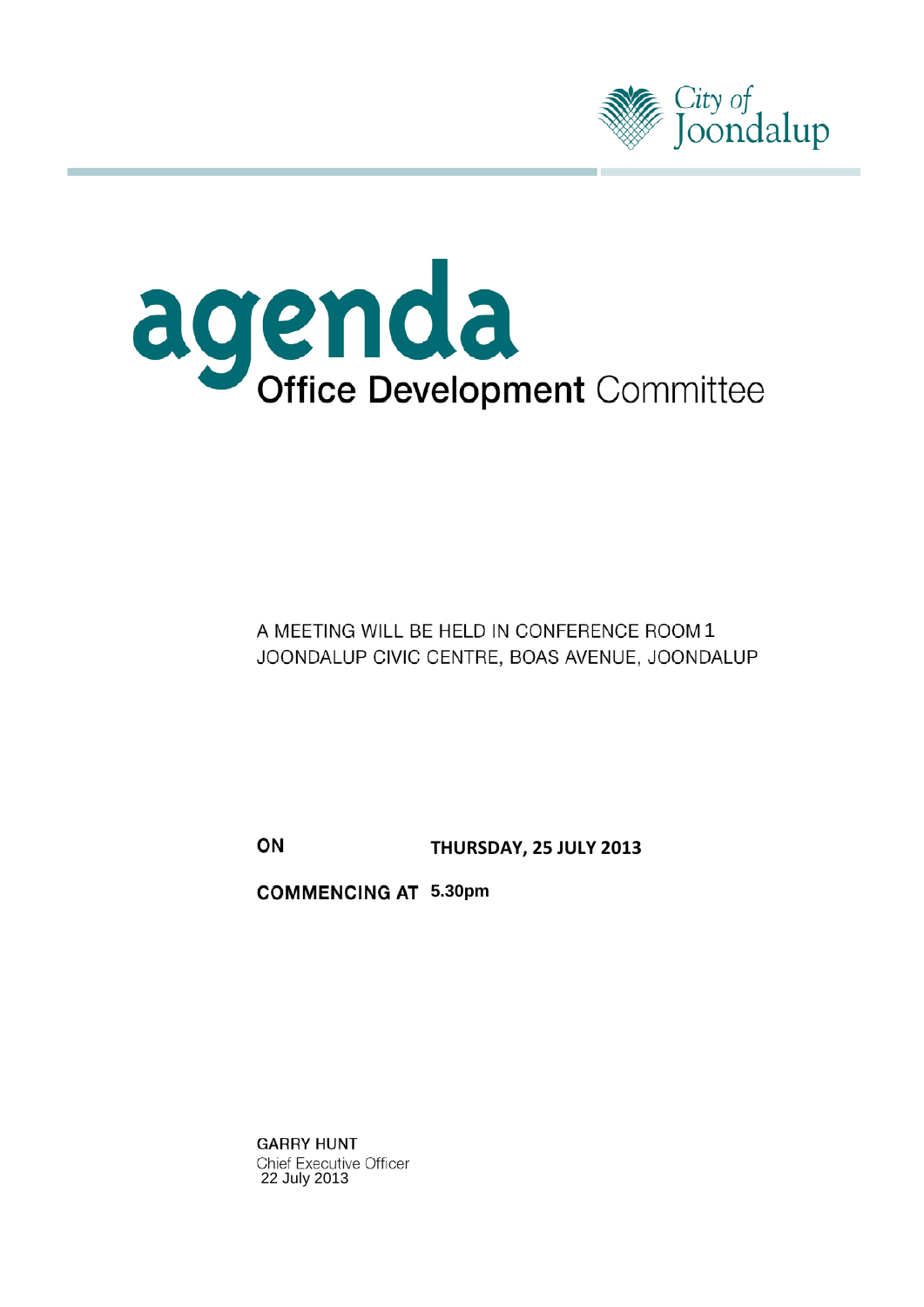## **PROCEDURES FOR PUBLIC QUESTION TIME**

The following procedures for the conduct of Public Question Time were adopted at the Council meeting held on 17 March 2009:

### **Questions asked verbally**

- 1 Members of the public are invited to ask questions at Committee Meetings.
- 2 Questions asked at a Committee meeting should relate to items on the Committee agenda.
- 3 A register will be provided for those persons wanting to ask questions to enter their name. Persons will be requested to come forward in the order in which they are registered, and to give their name and address.
- 4 Public question time will be limited to two minutes per member of the public, with a limit of two questions per member of the public.
- 5 Statements are not to precede the asking of a question during public question time. Statements should be made during public statement time.
- 6 Members of the public are encouraged to keep their questions brief to enable everyone who desires to ask a question to have the opportunity to do so.
- 7 Public question time will be limited to the legislative minimum of fifteen minutes and may be extended in intervals of up to ten minutes by resolution of the Committee, but the total time allocated for public questions to be asked and responses to be given is not to exceed thirty five (35) minutes in total. Public question time is declared closed following the expiration of the allocated time period, or earlier than such time where there are no further questions.
- 8 Questions are to be directed to the Presiding Member and should be asked politely in good faith and are not to be framed in such a way as to reflect adversely or be defamatory on a particular Committee Member or City employee. The Presiding Member shall decide to:
	- $\triangleright$  Accept or reject any question and his/her decision is final;
	- $\triangleright$  Nominate a member of the Committee and/or City employee to respond to the question;
	- $\triangleright$  Take a question on notice. In this case a written response will be provided as soon as possible, and included in the agenda of the next Committee meeting.
- 9 Where a Committee Member is of the opinion that a member of the public is:
	- $\triangleright$  asking a question at a Committee meeting that is not relevant to the purpose for which the meeting has been called;
	- $\triangleright$  making a statement during public question time:

they may bring it to the attention of the Presiding Member.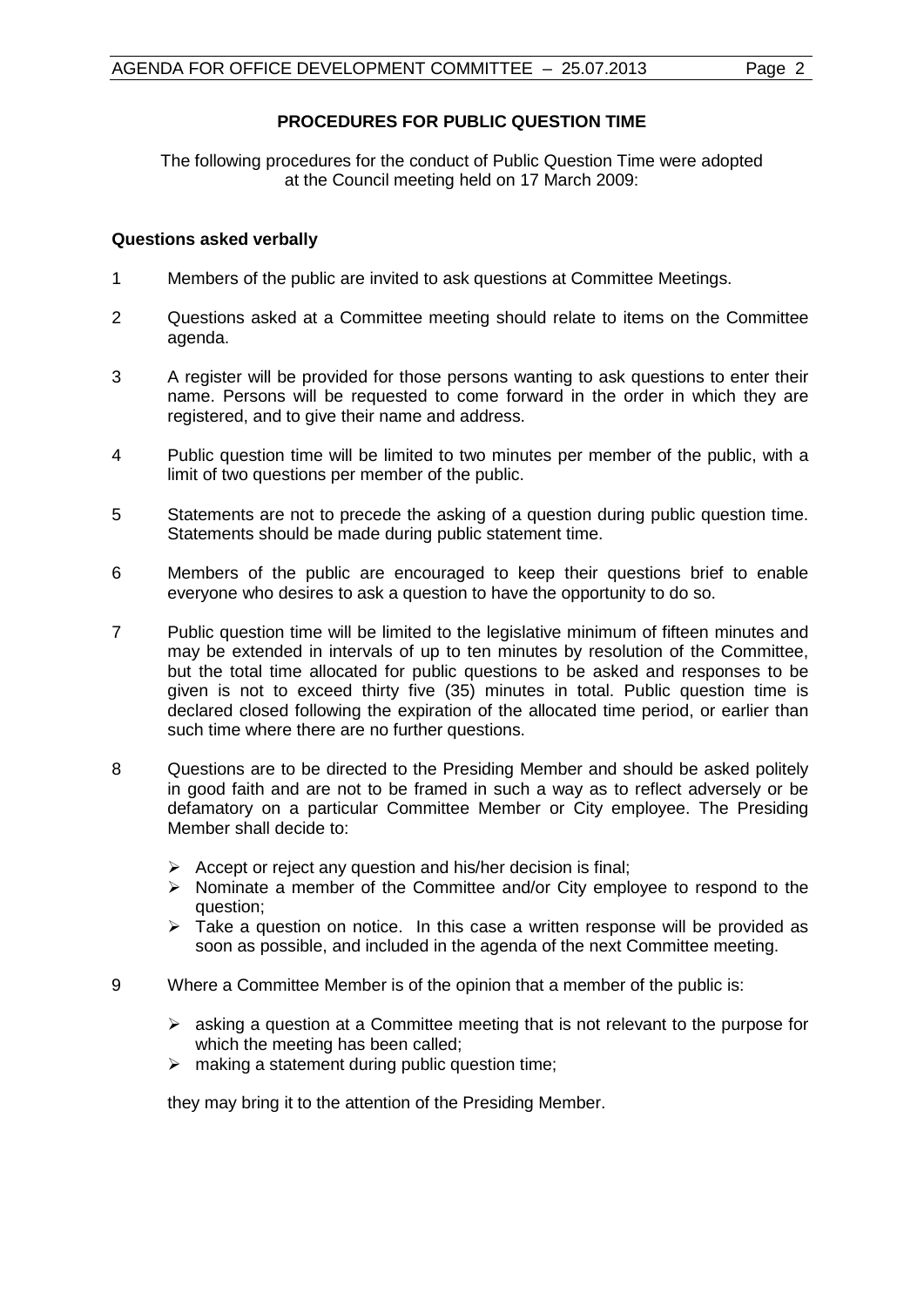- 10 Questions and any response will be summarised and included in the minutes of the Committee meeting.
- 11 It is not intended that question time should be used as a means to obtain information that would not be made available if it was sought from the City's records under Section 5.94 of the *Local Government Act 1995* or the *Freedom of Information (FOI) Act 1992*. Where the response to a question(s) would require a substantial commitment of the City's resources, the Chief Executive Officer (CEO) will determine that it is an unreasonable impost upon the City and refuse to provide it. The CEO will advise the member of the public that the information may be sought in accordance with the *FOI Act 1992.*

## **Questions in Writing – (Residents and/or ratepayers of the City of Joondalup only).**

- 1 Only City of Joondalup residents and/or ratepayers may submit questions to the City in writing.
- 2 Questions asked at a Committee meeting should relate to items on the Committee agenda.
- 3 The City will accept a maximum of five written questions per City of Joondalup resident/ratepayer. To ensure equality and consistency, each part of a multi-part question will be treated as a question in its own right.
- 4 Questions lodged by 9.00 am on the day immediately prior to the scheduled Committee meeting will be responded to, where possible, at the Committee meeting. These questions, and their responses, will be distributed to Elected Members and made available to the public in written form at the meeting.
- 5 The Presiding Member shall decide to accept or reject any written question and his/her decision is final. Where there is any concern about a question being offensive, defamatory or the like, the Presiding Member will make a determination in relation to the question. Questions determined as offensive, defamatory or the like will not be published. Where the Presiding Member rules questions to be out of order, an announcement to this effect will be made at the meeting, including the reason(s) for the decision.
- 6 The Presiding Member may rule questions out of order where they are substantially the same as questions previously submitted and responded to.
- 7 Written questions unable to be responded to at the Committee meeting will be taken on notice. In this case, a written response will be provided as soon as possible and included on the agenda of the next Committee meeting.
- 8 A person who submits written questions may also ask questions at a Committee meeting and questions asked verbally may be different to those submitted in writing.
- 9 Questions and any response will be summarised and included in the minutes of the Committee meeting.
- 10 It is not intended that question time should be used as a means to obtain information that would not be made available if it was sought from the City's records under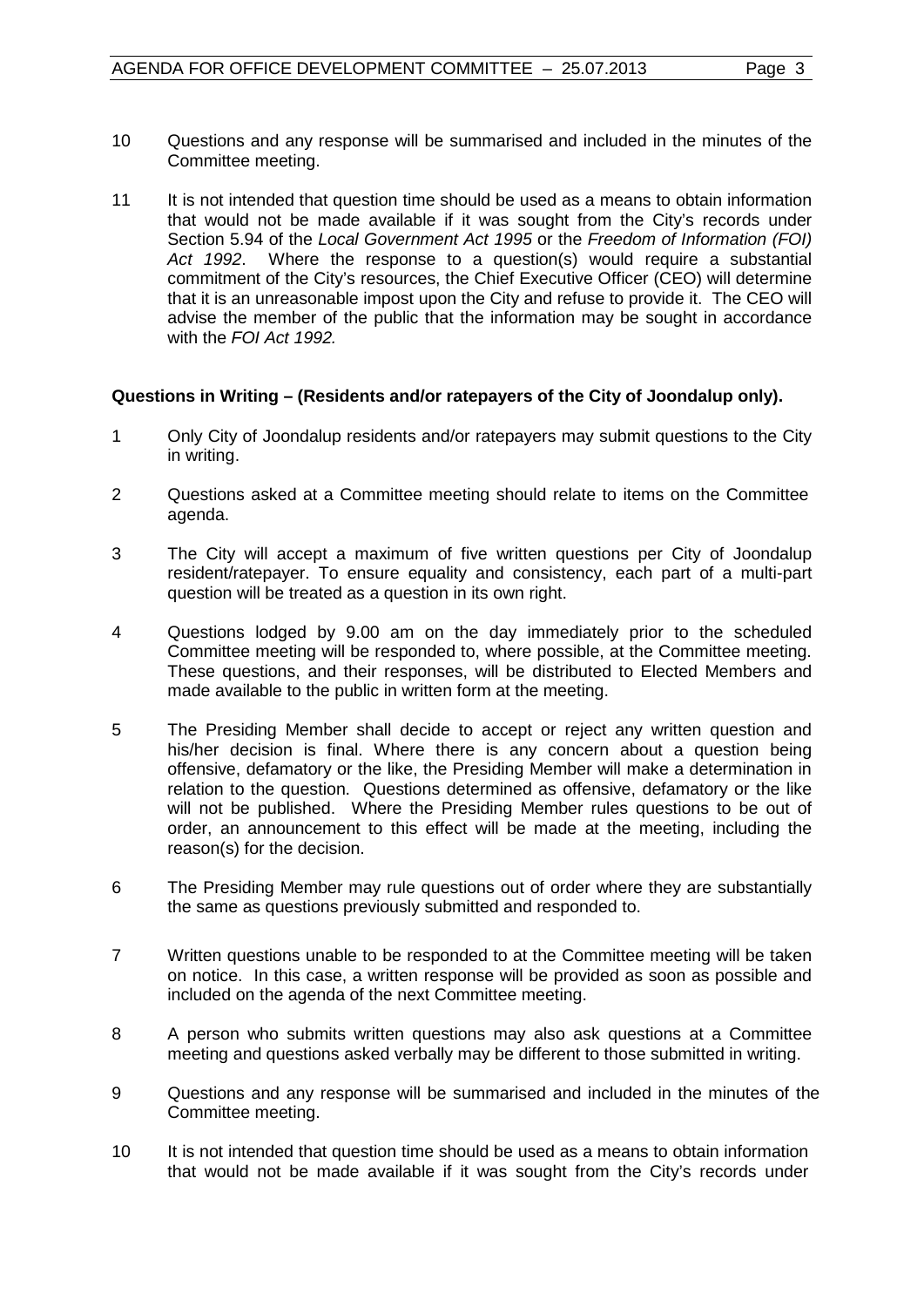Section 5.94 of the *Local Government Act 1995* or the *Freedom of Information (FOI) Act 1992*. Where the response to a question(s) would require a substantial commitment of the City's resources, the Chief Executive Officer (CEO) will determine that it is an unreasonable impost upon the City and refuse to provide it. The CEO will advise the member of the public that the information may be sought in accordance with the *FOI Act 1992.*

#### **DISCLAIMER**

Responses to questions not submitted in writing are provided in good faith and as such, should not be relied upon as being either complete or comprehensive.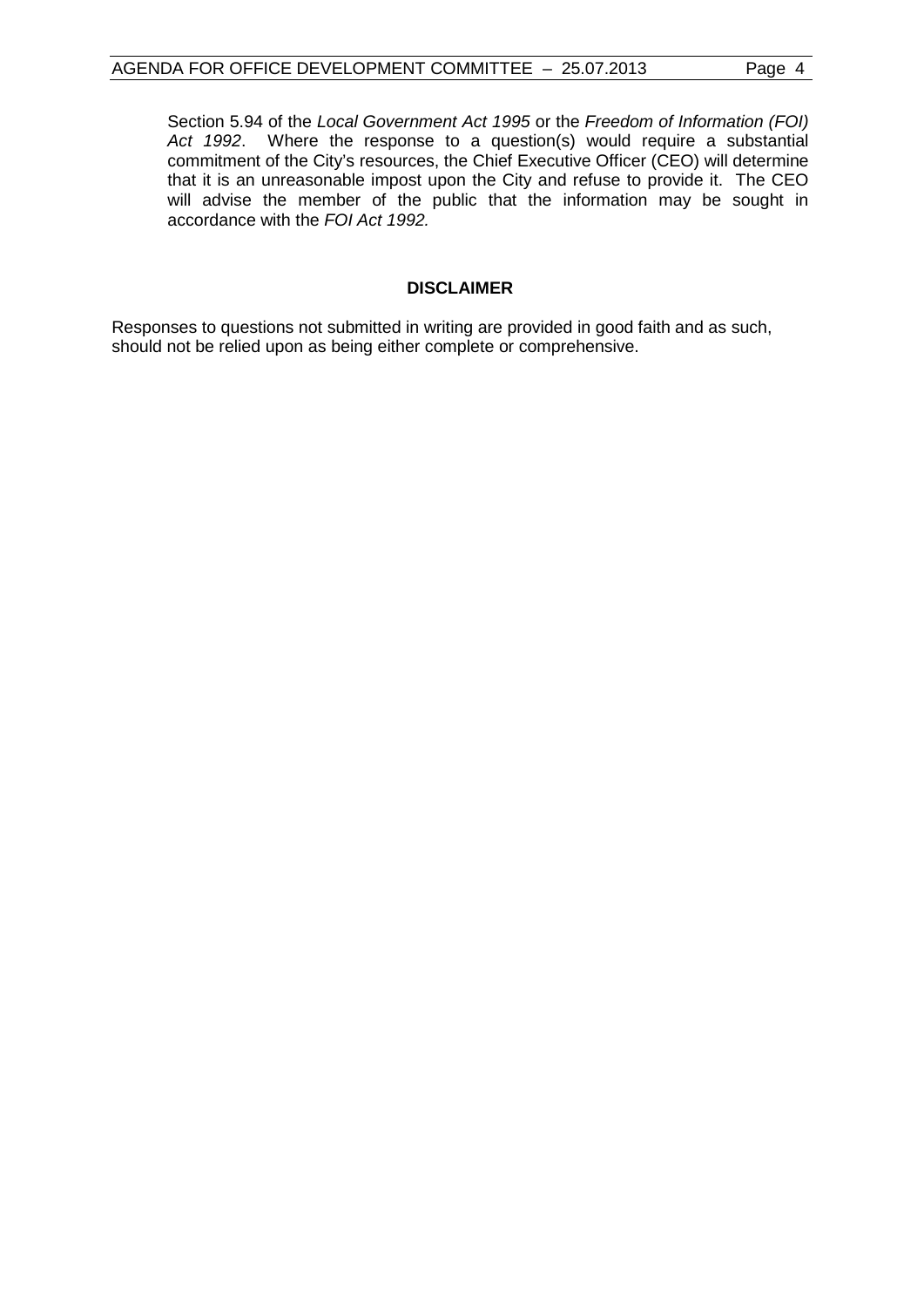## **PROCEDURES FOR PUBLIC STATEMENT TIME**

The following procedures for the conduct of Public Statement Time were adopted at the Council meeting held on 18 December 2007:

- 1 Members of the public are invited to make statements, either verbally or in writing, at Committee meetings.
- 2 Statements made at a Committee meeting should relate to items on the Committee agenda.
- 3 A register will be provided for those persons wanting to make a statement to enter their name. Persons will be requested to come forward in the order in which they are registered, and to give their name and address.
- 4 Public statement time will be limited to two minutes per member of the public.
- 5 Members of the public are encouraged to keep their statements brief to enable everyone who desires to make a statement to have the opportunity to do so.
- 6 Public statement time will be limited to a maximum of 15 minutes. Public statement time is declared closed following the 15 minute allocated time period, or earlier than such time where there are no further statements.
- 7 Statements are to be directed to the Presiding Member and are to be made politely in good faith and are not to be framed in such a way as to reflect adversely or be defamatory on a particular Elected Member or City employee.
- 8 Where a Committee Member is of the opinion that a member of the public is making a statement at a Committee meeting that is not relevant to the purpose for which the meeting has been called, they may bring it to the attention of the Presiding Member who will make a ruling.
- 9 A member of the public attending a Committee meeting may present a written statement rather than making the statement verbally if he or she so wishes.
- 10 Statements will be summarised and included in the minutes of the Committee meeting.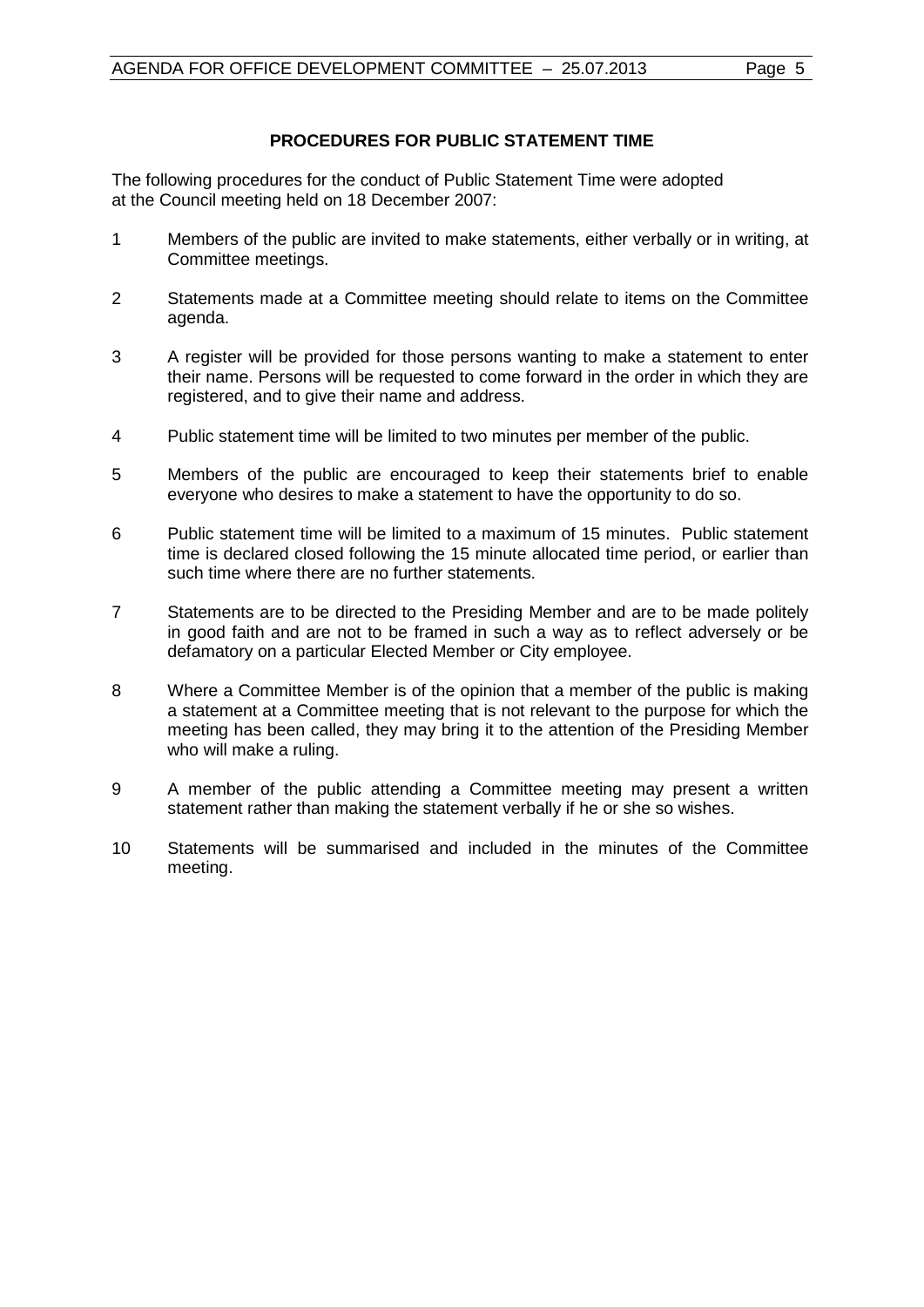## **TABLE OF CONTENTS**

| Item No. | <b>Title</b>                                                                                                                             | Page No. |
|----------|------------------------------------------------------------------------------------------------------------------------------------------|----------|
|          | <b>Declaration of Opening</b>                                                                                                            | 8        |
|          | Apologies/Leave of absence                                                                                                               | 8        |
|          | <b>Public Question Time</b>                                                                                                              | 8        |
|          | <b>Public Statement Time</b>                                                                                                             | 8        |
|          | <b>Confirmation of Minutes</b>                                                                                                           | 8        |
|          | Announcements by the Presiding Member without discussion                                                                                 | 9        |
|          | Declarations of Interest                                                                                                                 | 9        |
|          | Identification of matters for which the meeting may sit behind<br>closed doors                                                           | 9        |
|          | Petitions and deputations                                                                                                                | 9        |
|          | Reports                                                                                                                                  | 10       |
| 1        | Confidential - Joondalup City Centre Commercial Office<br>Development - State Government Expression of Interest<br>Submission - [103036] | 10       |
|          | Motions of which previous notice has been given                                                                                          | 11       |
|          | Requests for Reports for future consideration                                                                                            | 11       |
|          | Closure                                                                                                                                  | 11       |

### **Note:**

Clause 77 of the City's *Standing Orders Local Law 2005* states:

"Unless otherwise provided in this local law, the provisions of this local law shall apply to meetings of committees with the exception of:

- (a) Clause 29 (Members seating) and
- (b) Clause 54 (Limitation on members speaking)"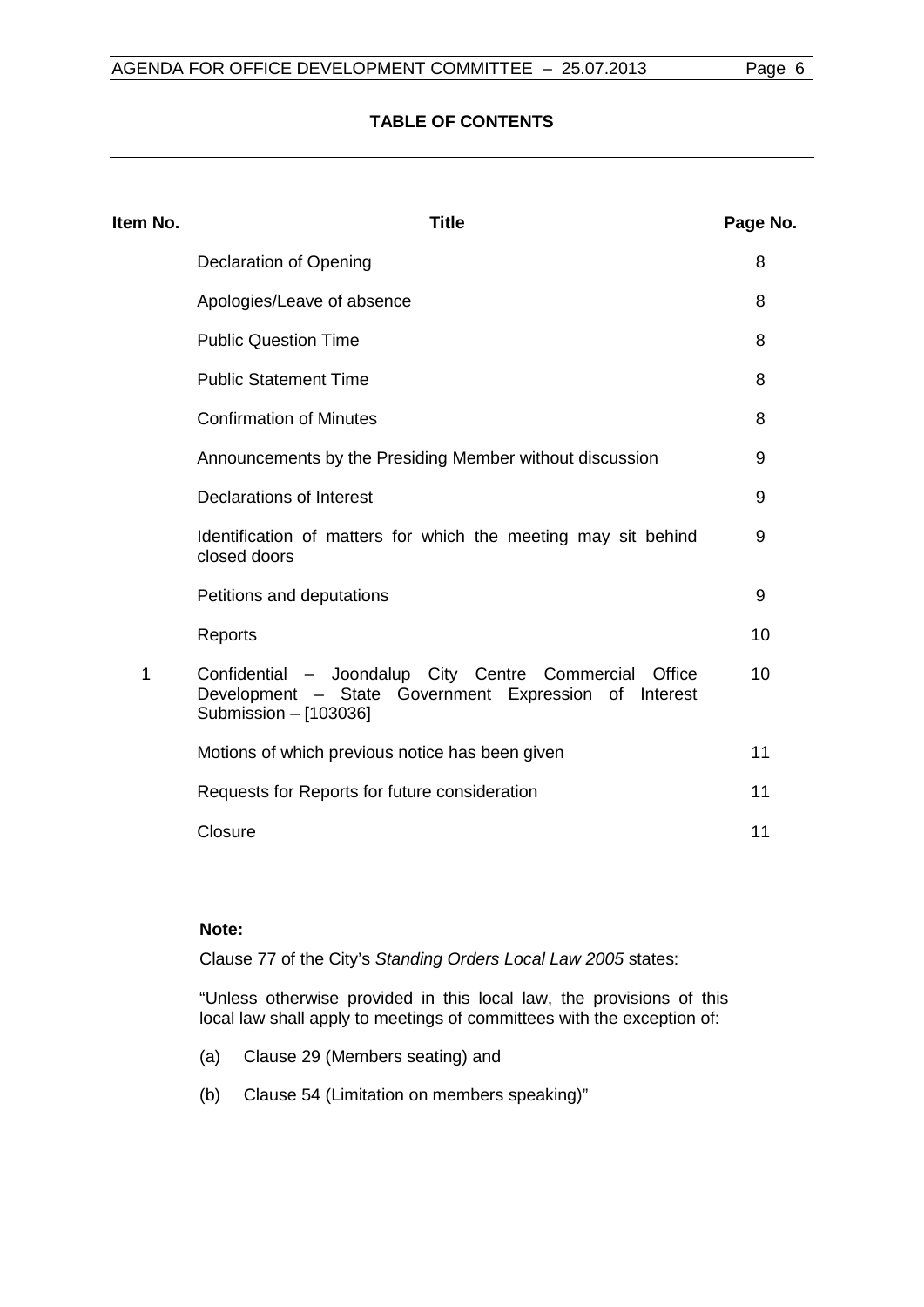# **CITY OF JOONDALUP**

Notice is hereby given that a meeting of the **Office Development Committee** will be held in Conference Room 1, Joondalup Civic Centre, Boas Avenue, Joondalup on **Thursday 25 July 2013** commencing at **5.30pm.**

GARRY HUNT **Chief Executive Officer Chief Executive Officer According to the Chief Executive Officer Chief Executive Officer** 22 July 2013 Western Australia

### **AGENDA**

#### *Committee Members (6) Deputies*

Members

Mayor Troy Pickard *Presiding Member* Cr Liam Gobbert Cr Kerry Hollywood *Deputy Presiding Member* Cr Tom McLean, JP Chief Executive Officer Director Planning and Community Development **Deputies** 

- Cr Geoff Amphlett, JP Cr John Chester Cr Mike Norman

## *Quorum for meetings (3):*

*The quorum for a meeting is to be at least 50% of the number of offices (whether vacant or not) of members of the committee.*

#### *Simple Majority:*

*A simple majority vote is to be more than 50% of those members present at the meeting.*

#### *Absolute Majority (4):*

*An absolute majority vote is to be more than 50% of the number of offices (whether vacant or not) of the committee.*

#### *Casting vote:*

*In the event that the vote on a motion is tied, the presiding person must cast a second vote.*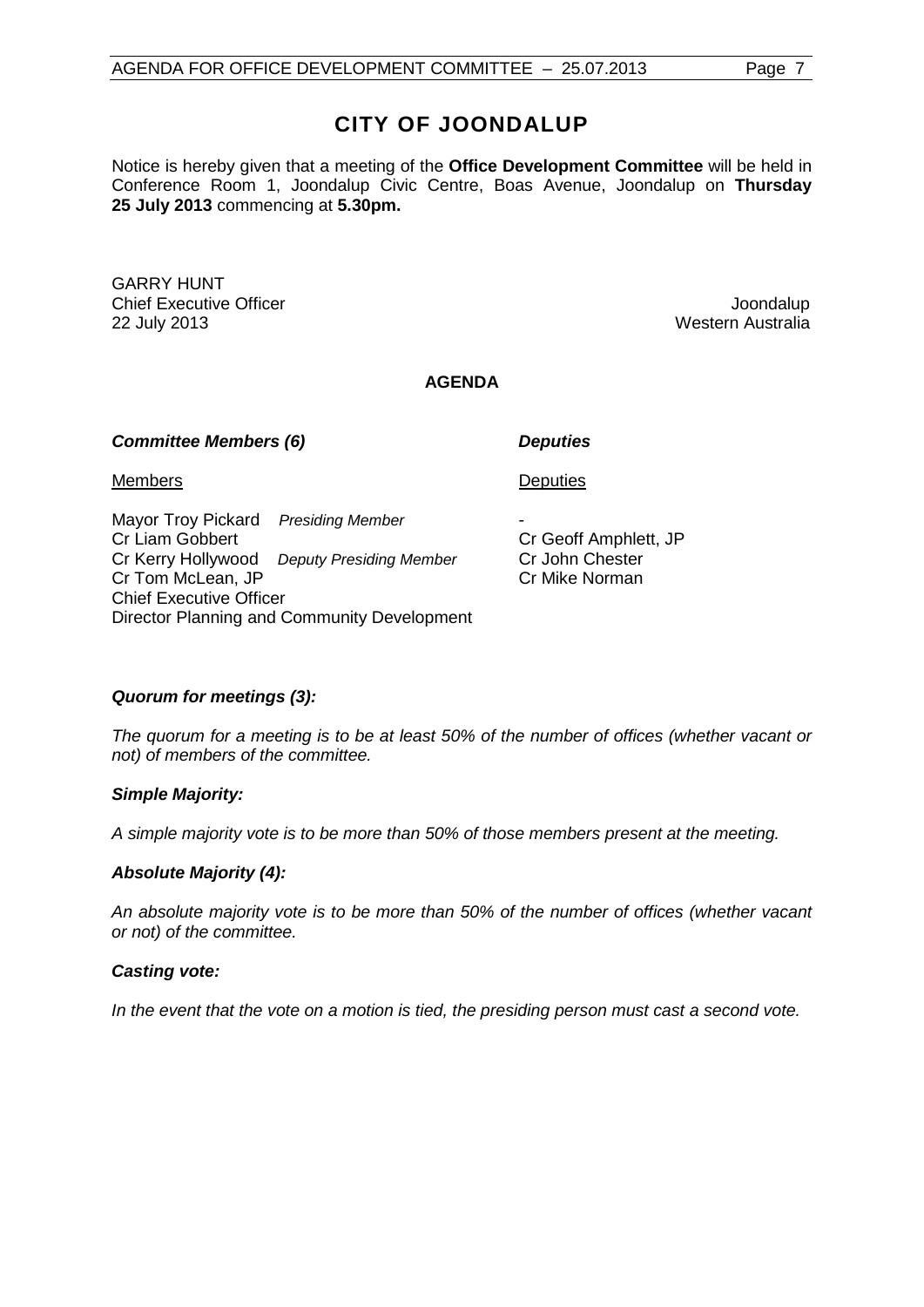## *Terms of Reference*

*To provide advice and make recommendations to Council on:*

- *the preferred location for the development of the Joondalup City Centre Commercial Office Development;*
- *the architectural design elements to be incorporated into the Joondalup City Centre Commercial Office Development;*
- *the core components to be included in the Joondalup City Centre Office Development;*
- *the development models and financial structures to progress the Joondalup City Centre Commercial Office Development, including expressions of interest; and*
- *the options for the ongoing management and utilisation of the Joondalup City Centre Commercial Office Development;*

#### *Delegated Authority*

*The Office Development Committee is delegated authority to make appropriate decisions on behalf of Council that are aligned with the Committee's Terms of Reference and in accordance with the constraints of the Local Government Act 1995.*

## <span id="page-7-0"></span>**DECLARATION OF OPENING**

### <span id="page-7-2"></span>**PUBLIC QUESTION TIME**

# <span id="page-7-3"></span>**PUBLIC STATEMENT TIME**

#### <span id="page-7-1"></span>**APOLOGIES/LEAVE OF ABSENCE**

#### **Leave of Absence previously approved**

| <b>Cr Christine Hamilton-Prime</b> | 20 July to 30 July 2013 inclusive.     |
|------------------------------------|----------------------------------------|
| Cr Russ Fishwick, JP               | 12 August to 16 August 2013 inclusive. |
| Cr Teresa Ritchie                  | 12 August to 16 August 2013 inclusive. |
| Cr Brian Corr                      | 13 August to 17 August 2013 inclusive. |

#### <span id="page-7-4"></span>**CONFIRMATION OF MINUTES**

#### MINUTES OF THE OFFICE DEVELOPMENT COMMITTEE HELD ON 6 MAY 2013 AND RECONVENED ON 25 JUNE 2013

#### **RECOMMENDATION**

**That the minutes of the meeting of the Office Development Committee held on 6 May 2013 and reconvened on 25 June 2013 be confirmed as a true and correct record.**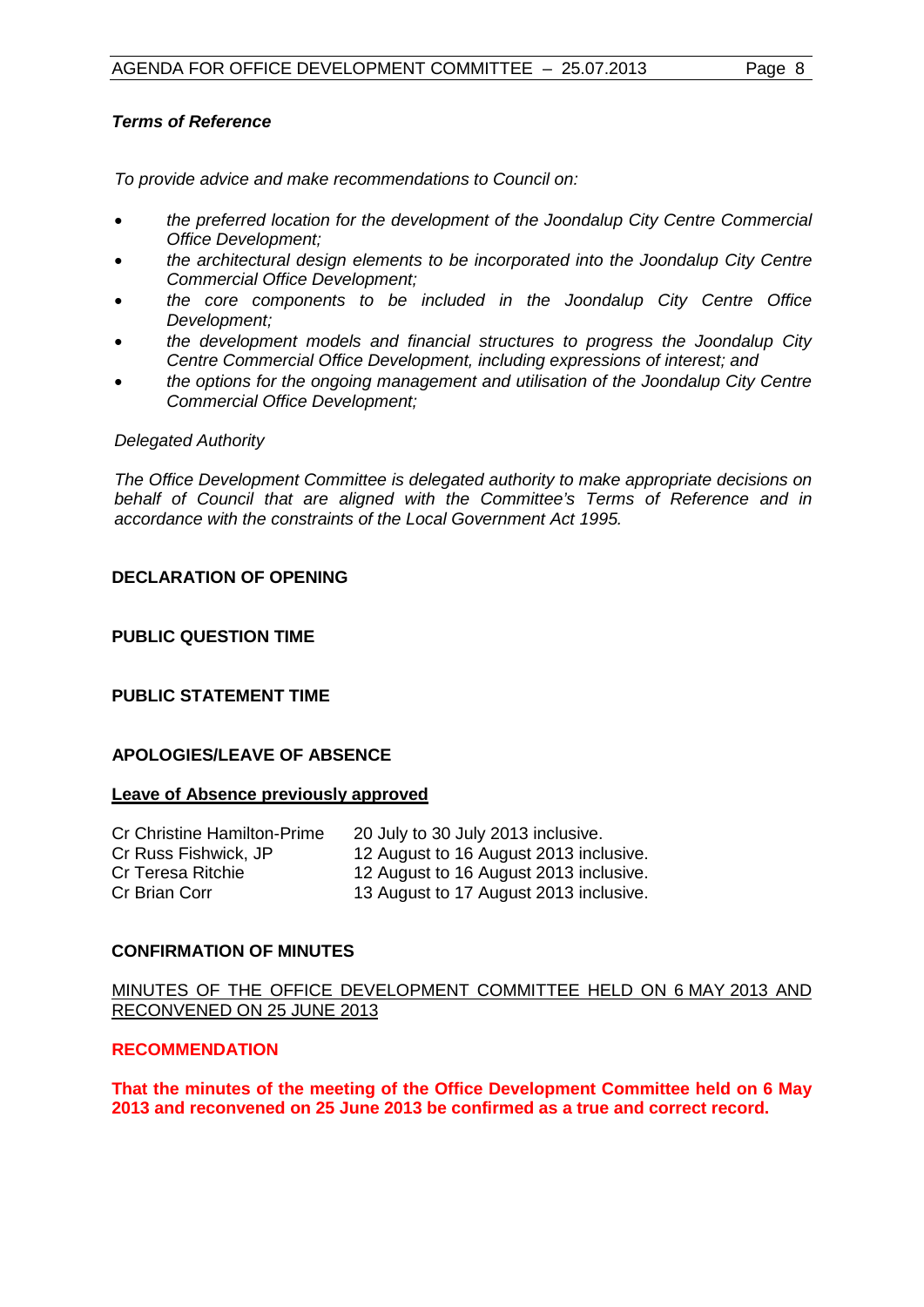## <span id="page-8-0"></span>**ANNOUNCEMENTS BY THE PRESIDING MEMBER WITHOUT DISCUSSION**

## <span id="page-8-1"></span>**DECLARATIONS OF INTEREST**

#### <span id="page-8-2"></span>**IDENTIFICATION OF MATTERS FOR WHICH THE MEETING MAY SIT BEHIND CLOSED DOORS**

Item1 Confidential – Joondalup City Centre Commercial Office Development – State Government Expression of Interest Submission.

#### <span id="page-8-3"></span>**PETITIONS AND DEPUTATIONS**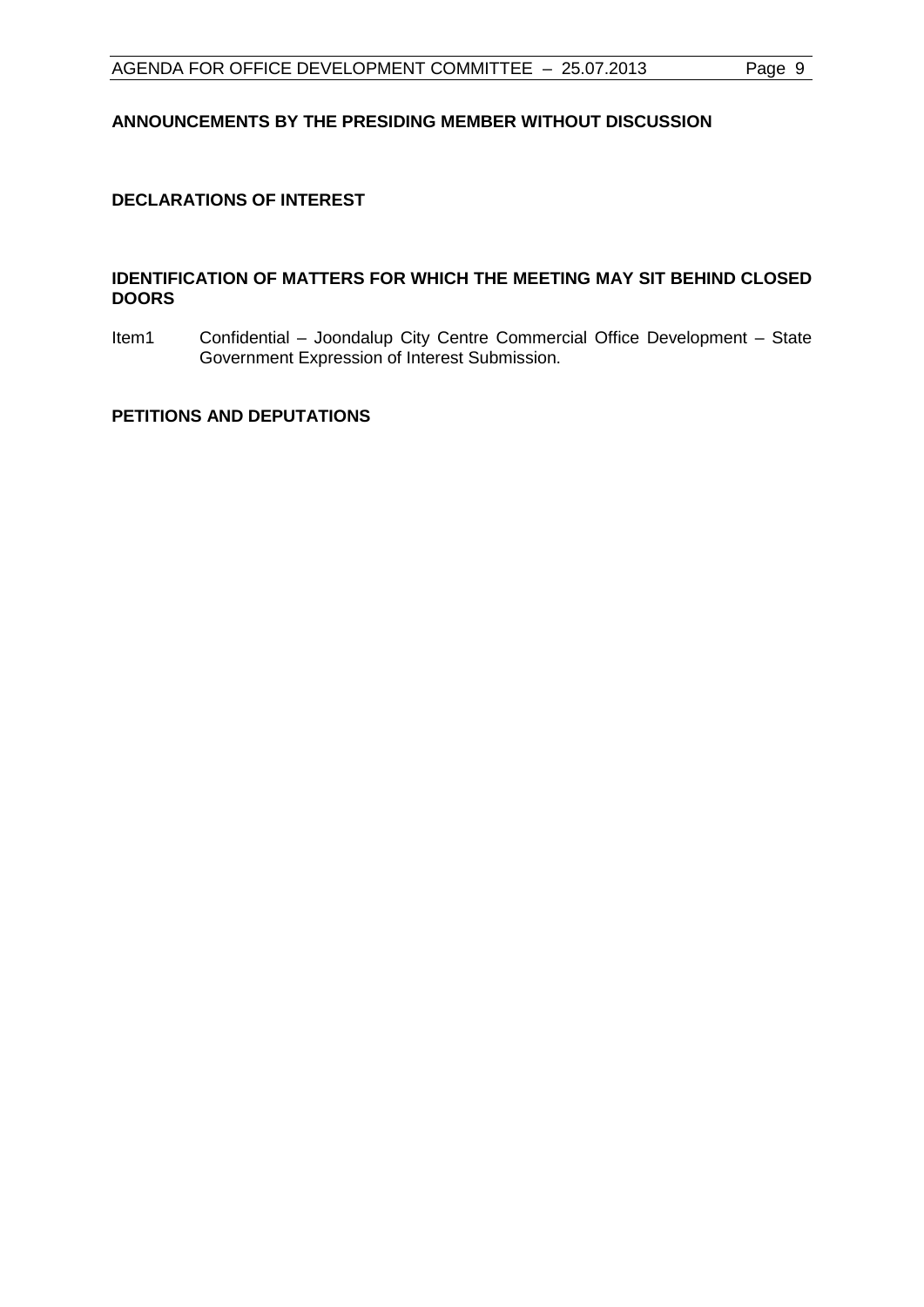## <span id="page-9-0"></span>**REPORTS**

# <span id="page-9-1"></span>**ITEM 1 CONFIDENTIAL – JOONDALUP CITY CENTRE COMMERCIAL OFFICE DEVELOPMENT - STATE GOVERNMENT EXPRESSION OF INTEREST SUBMISSION**

| WARD                                  | <b>North</b>                                      |
|---------------------------------------|---------------------------------------------------|
| <b>RESPONSIBLE</b><br><b>DIRECTOR</b> | Mr Garry Hunt<br><b>Chief Executive Officer</b>   |
| <b>FILE NUMBER</b>                    | 103036, 101515                                    |
| <b>ATTACHMENTS</b>                    | Attachment 1 Draft City of Joondalup Submission - |

Expression of Interest: Joondalup Office Accommodation Requirement.

> *(Please Note: This attachment is confidential and will appear in the official Minute Book only)*

**AUTHORITY / DISCRETION** Information - includes items provided to Council for information purposes only that do not require a decision of Council (that is for 'noting').

This report is confidential in accordance with sections 5.23(2)(c) and 5.23(2)(e)(ii) of the *Local Government Act 1995*, which also permits the meeting to be closed to the public for business relating to the following:

- *A contract entered into, or which may be entered into, by the local government and which relates to a matter to be discussed at the meeting;*
- *A matter that if disclosed would reveal information that has a commercial value to a person.*

A full report is provided to Elected Members under separate cover. The report is not for publication.